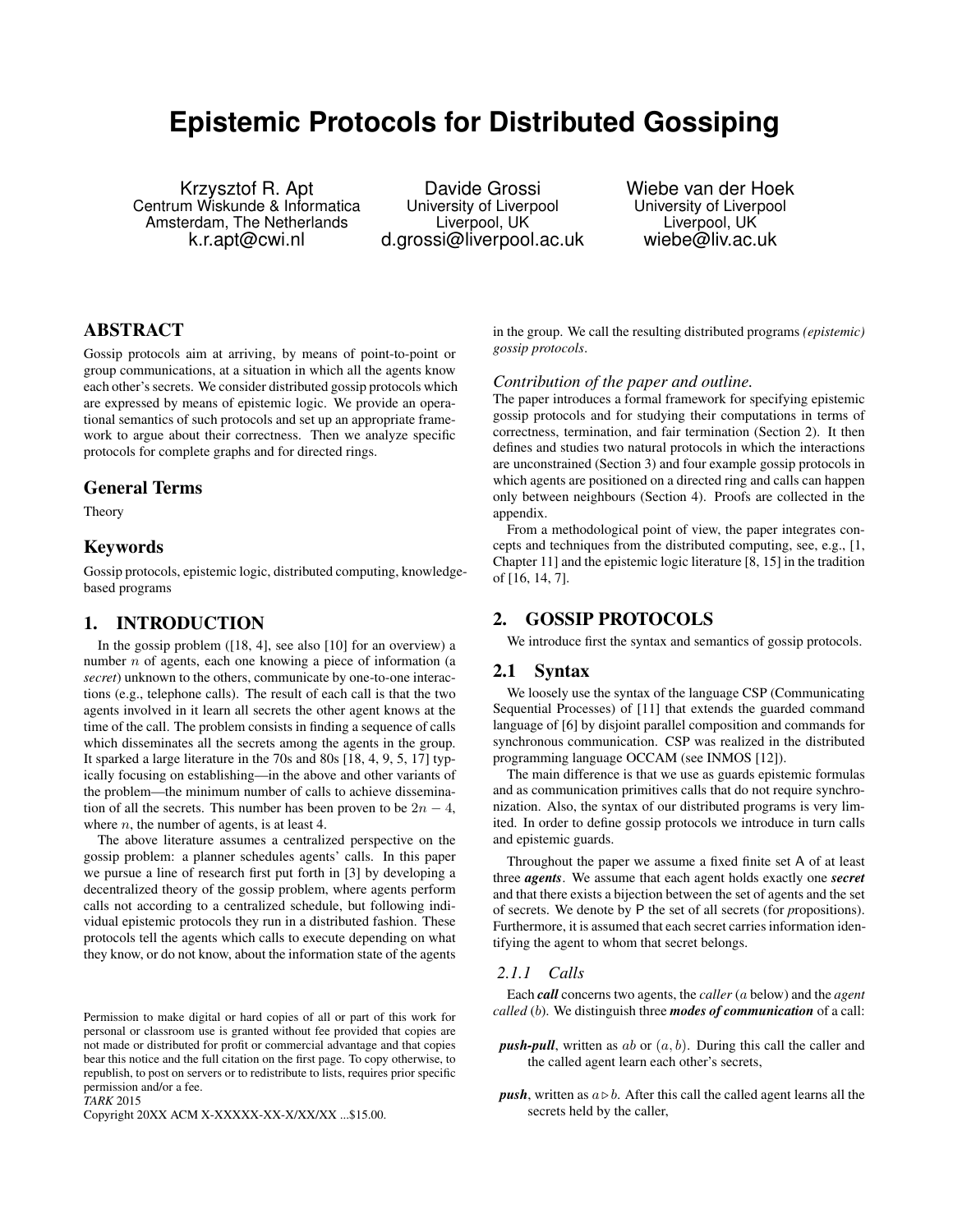*pull*, written as  $a \triangleleft b$ . After this call the caller learns all the secrets held by the called agent.

Variables for calls are denoted by c, d. Abusing notation we write  $a \in \mathsf{c}$  to denote that agent a is one of the two agents involved in the call c (e.g., for c := ab we have  $a \in \text{c}$  and  $b \in \text{c}$ ). Calls in which agent  $a$  is involved are denoted by  $c^a$ .

## *2.1.2 Epistemic guards*

Epistemic guards are defined as formulas in a simple modal language with the following grammar:

$$
\phi ::= F_a p \mid \neg \phi \mid \phi \land \phi \mid K_a \phi,
$$

where  $p \in P$  and  $a \in A$ . Each secret is viewed as a distinct symbol. We denote the secret of agent  $a$  by  $A$ , the secret of agent  $b$  by  $B$ and so on. We denote the set of so defined formulas by  $\mathcal L$  and we refer to its members as epistemic formulas or epistemic guards. We read  $F_a p$  as 'agent a is familiar with the secret p' (or 'p belongs to the set of secrets a knows about') and  $K_a\phi$  as 'agent a knows that formula  $\phi$  is true'. So this language is an epistemic language where atoms consist of 'knowing whether' statements about propositional atoms, if we view secrets as Boolean variables.

Atomic expressions in  $\mathcal L$  concern only who knows what secrets. As a consequence the language cannot express formally the truth of a secret p. This level of abstraction suffices for the purposes of the current paper. However, expressions  $F_a p$  could be given a more explicit epistemic reading in terms of 'knowing whether'. That is, 'a is familiar with  $p'$  can be interpreted (on a suitable Kripke model) as 'a knows whether the secret  $p$  is true or not'. This link is established in [3].

#### *2.1.3 Gossip protocols*

Before specifying what a program for agent  $a$  is, let us first define the language  $\mathcal{L}_a$  with the following grammar:

$$
\psi ::= K_a \phi \mid \neg \psi \mid \psi \land \psi
$$

with  $\phi \in \mathcal{L}^{\mathcal{A}}$ 

By a *component program*, in short a *program*, for an agent a we mean a statement of the form

$$
*[[]^m_{j=1} \psi_j \to \mathsf{c}_j],
$$

where  $m > 0$  and each  $\psi_j \to c_j$  is such that  $\psi_j \in \mathcal{L}_a$  and a is the caller in  $c_i$ .

Given an epistemic formula  $\psi \in \mathcal{L}_a$  and a call c, we call the construct  $\psi \rightarrow c$  a *rule* and refer in this context to  $\psi$  as a *guard*.

We denote the set of rules  $\{\psi_1 \to c_1, \ldots, \psi_k \to c_k\}$  as  $[[]_{j=1}^k \psi_j \to \mathsf{c}_j]$  and abbreviate a set of rules  $\{\psi_1 \to \mathsf{c}, \ldots, \psi_k \to \mathsf{c}_j\}$ 

c} with the same call to a single rule  $\bigvee_{i=1}^{k} \psi_i \to c$ .

Intuitively, ∗ denotes a repeated execution of the rules, one at a time, where each time a rule is selected whose guard is true.

Finally, by a *distributed epistemic gossip protocol*, in short a *gossip protocol*, we mean a parallel composition of component programs, one for each agent. In order not to complicate matters we assume that each gossip protocol uses only one mode of communication.

Of special interest for this paper are gossip protocols that are symmetric. By this we mean that the protocol is a composition of the component programs that are identical modulo the names of the agents. Formally, consider a statement  $\pi(x)$ , where x is a

variable ranging over the set A of agents and such that for each agent  $a \in A$ ,  $\pi(a)$  is a component program for agent a. Then the parallel composition of the  $\pi(a)$  programs, where  $a \in A$ , is called a *symmetric gossip protocol*.

Gossip protocols are syntactically extremely simple. Therefore it would seem that little can be expressed using them. However, this is not the case. In Sections 3 and 4 we consider gossip protocols that can exhibit complex behaviour.

## 2.2 Semantics

We now move on to provide a formal semantics of epistemic guards, and then describe the computations of gossip protocols.

#### *2.2.1 Gossip situations and calls*

A *gossip situation* is a sequence  $s = (Q_a)_{a \in A}$ , where  $Q_a \subseteq P$ for each agent a. Intuitively,  $Q_a$  is the set of secrets a is familiar with in situation s. The *initial gossip situation* is the one in which each  $Q_a$  equals  $\{A\}$  and is denoted by root. The set of all gossip situations is denoted by S. We say that an agent a is an *expert* in a gossip situation s if he is familiar in s with all the secrets, i.e., if  $Q_a$  = P. The initial gossip situation reflects the fact that initially each agent is familiar only with his own secret, although it is not assumed this is common knowledge among the agents. In fact, in the introduced language we have no means to express the concept of common knowledge.

We will use the following concise notation for gossip situations. Sets of secrets will be written down as lists. e.g., the set  $\{A, B, C\}$ will be written as *ABC*. Gossip situations will be written down as lists of lists of secrets separated by dots. E.g., if there are three agents, root =  $A.B.C$  and the situation  $({A, B}, {A, B}, {C})$ will be written as  $AB.AB.C.$ 

Each call transforms the current gossip situation by modifying the set of secrets the agents involved in the call are familiar with. More precisely, the application of a call to a situation is defined as follows.

DEFINITION 2.1 (EFFECTS OF CALLS). *A call is a function*  $c : S \longrightarrow S$ , so defined, for  $s := (Q_{\alpha})_{\alpha \in A}$ .

$$
\overline{\mathsf{c} = ab} \mathsf{c}(\mathsf{s}) = (Q'_a)_{a \in \mathsf{A}}, \text{ where } \mathsf{Q}'_a = \mathsf{Q}'_b = \mathsf{Q}_a \cup \mathsf{Q}_b, \mathsf{Q}'_c = \mathsf{Q}_c, \text{ for } c \neq a, b;
$$

$$
\boxed{\mathsf{c}=a\triangleright b}\ \mathsf{c}(\mathsf{s})=(Q'_a)_{a\in\mathsf{A}},\ \text{where}\ \mathsf{Q}'_b=\mathsf{Q}_a\cup\mathsf{Q}_b,\ \mathsf{Q}'_a=\mathsf{Q}_a,\\ \mathsf{Q}'_c=\mathsf{Q}_c,\ \text{for}\ c\neq a,b;
$$

$$
\boxed{\mathsf{c} = a \triangleleft b} \mathsf{c}(\mathsf{s}) = (Q'_a)_{a \in \mathsf{A}}, \text{ where } \mathsf{Q}'_a = \mathsf{Q}_a \cup \mathsf{Q}_b, \mathsf{Q}'_b = \mathsf{Q}_b, \mathsf{Q}'_c = \mathsf{Q}_c, \text{ for } c \neq a, b.
$$

The definition formalizes the modes of communications we introduced earlier. Depending on the mode, secrets are either shared between caller and callee  $(ab)$ , they are pushed from the caller to the callee  $(a \triangleright b)$ , or they are retrieved by the caller from the callee  $(a \triangleleft b)$ .

## *2.2.2 Call sequences*

A *call sequence* is a (possibly infinite) sequence of calls, in symbols  $(c_1, c_2, \ldots, c_n, \ldots)$ , all being of the same communication mode. The empty sequence is denoted by  $\epsilon$ . We use **c** to denote a call sequence and C to denote the set of all call sequences. The set of all finite call sequences is denoted  $C<sup>{\omega}</sup>$ . Given a finite call sequence  $c$  and a call  $c$  we denote by  $c.c$  the prepending of  $c$  with c, and by c.c the postpending of c with c.

The result of applying a call sequence to a situation s is defined by induction using Definition 2.1, as follows:

<sup>&</sup>lt;sup>1</sup> Alternatively,  $\mathcal{L}_a$  could be defined as the fragment of  $\mathcal L$  consisting of the formulae of form  $K_a \psi$ . In logic S5, it is easy to prove that each  $\psi \in \mathcal{L}_a$  is logically equivalent to a formula  $K_a \phi \in \mathcal{L}$ .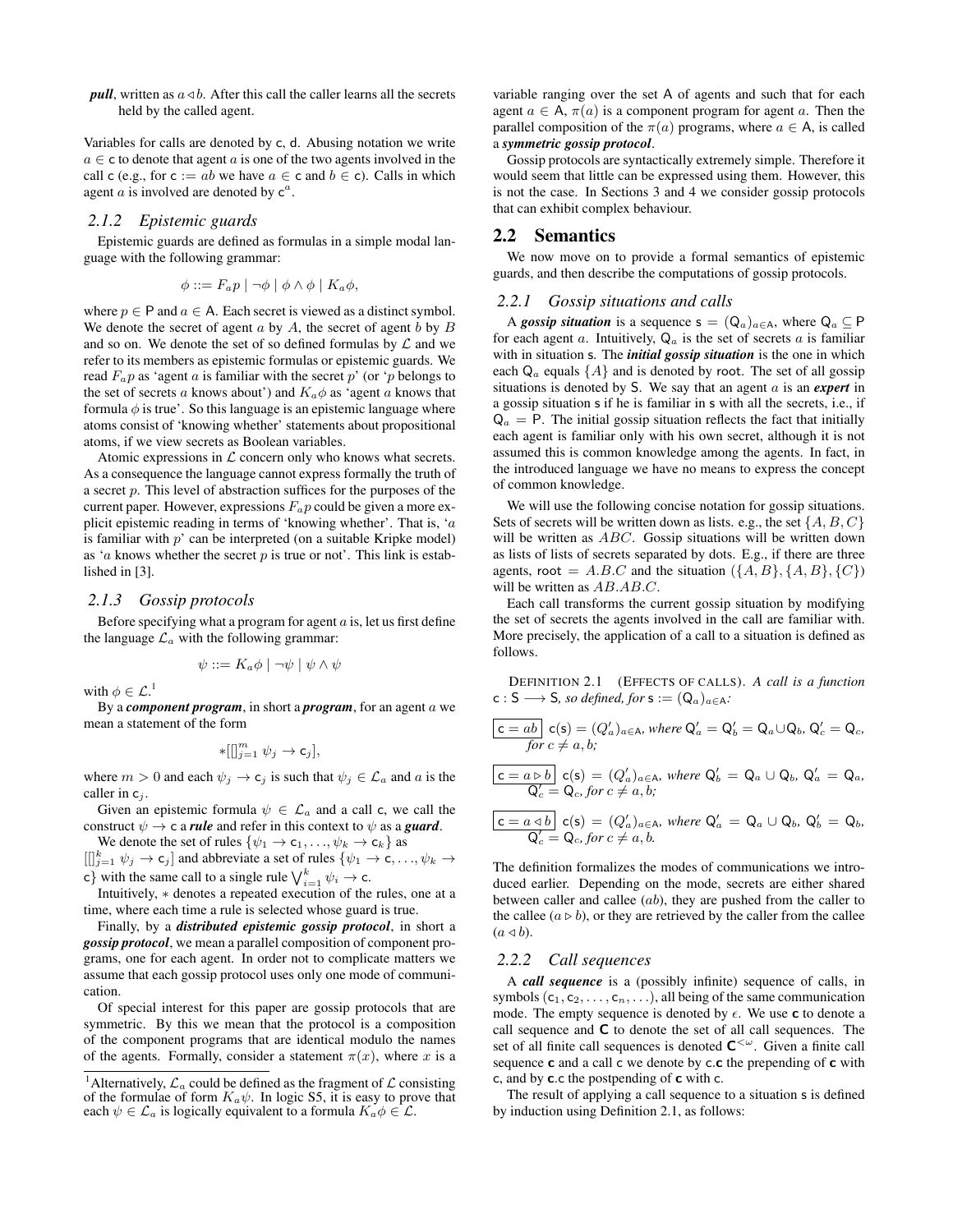[Base]  $\epsilon(s) := s$ , [Step]  $(c.c)(s) := c(c(s)).$ 

EXAMPLE 2.2. Let the set of agents be  $\{a, b, c\}$ .

 $ab$  ca  $ab$ 

A.B.C AB.AB.C ABC.AB.ABC ABC.ABC.ABC

*The top row lists the call sequence* (ab, ca, ab)*, while the bottom row lists the successive gossip situations obtained from the initial situation* A.B.C *by applying the calls in the sequence: first* ab*, then* ca and finally ab.  $\Box$ 

By applying an infinite call sequence  $\mathbf{c} = (c_1, c_2, \dots, c_n, \dots)$ to a gossip situation s one obtains therefore an infinite sequence  ${\bf c}^{0}(s), {\bf c}^{1}(s), \ldots, {\bf c}^{n}(s), \ldots$  of gossip situations, where each  ${\bf c}^{k}$  is sequence  $c_1, c_2, \ldots, c_k$ . A call sequence **c** is said to *converge* if for all input gossip situations s the generated sequence of gossip situations reaches a limit, that is, there exists  $n < \omega$  such that for all  $m \geq n$   $\mathbf{c}^m(\mathbf{s}) = \mathbf{c}^{m+1}(\mathbf{s})$ . Since the set of secrets is finite and calls never make agents forget secrets they are familiar with, it is easy to see the following.

#### FACT 2.3. *All infinite call sequences converge.*

However, as we shall see, this does not imply that all gossip protocols terminate. In the remainder of the paper, unless stated otherwise, we will assume the push-pull mode of communication. The reader can easily adapt our presentation to the other modes.

#### *2.2.3 Gossip models*

The set S of all gossip situations is the set of all possible combinations of secret distributions among the agents. As calls progress in sequence from the initial situation, agents may be uncertain about which one of such secrets distributions is the actual one. This uncertainty is precisely the object of the epistemic language for guards we introduced earlier.

DEFINITION 2.4. *A* gossip model *(for a given set* A*) is a tuple*  $M = (C<sup>{<</sup>, {<sup>∼</sup><sub>a</sub>}<sub>a∈A</sub>), where each ~<sup>α</sup><sub>a</sub> ⊆ C<sup>{< × C<sup>{< is the</sup></sup>$ *smallest relation satisfying the following inductive conditions (assume the mode of communication is push-pull):*

[Base]  $\epsilon \sim_a \epsilon$ ;

[Step] *Suppose* c ∼<sup>a</sup> d*.*

- *(i) If*  $a \notin c$ *, then* **c**.c ∼<sub>a</sub> **d** *and* **c** ∼<sub>a</sub> **d**.c.
- *(ii) If there exists*  $b \in A$  *and*  $c, d \in \{ab, ba\}$  *such that*  ${\bf c}.c($ root $)_a = {\bf d}.d($ root $)_a$ *, then*  ${\bf c}.c \sim_a {\bf d}.d$ .

*A gossip model with a designated finite call sequence is called a* pointed gossip model*.*

*For the push, respectively pull, modes of communication clause (ii) needs to be modified by requiring that for some*  $b \in A$ ,  $c = d$  $a \triangleright b$  *or*  $c = d = a \triangleleft b$ *, respectively.* 

For instance, by *(i)* we have ab, bc  $\sim_a$  ab, bd. But we do not have bc, ab  $\sim_a bd$ , ab since  $(bc, ab)(root)_a = ABC \neq ABD =$  $(bd, ab)(\text{root})_a$ .

Let us flesh out the intuitions behind the above definition. Gossip models are needed in order to interpret the epistemic guards of gossip protocols. Since such guards are relevant only after finite sequences of calls, the domain of a gossip model is taken to consist only of finite sequences. Intuitively, those are the finite sequences that can be generated by a gossip protocol. Let us turn now to the

 $\sim_a$  relation. This is defined with the following intuitions in mind. First of all, no agent can distinguish the empty call sequence from itself—this is the base of the induction. Next, if two call sequences are indistinguishable for a, then the same is the case if *(i)* we extend one of these sequences by a call in which  $\alpha$  is not involved or if  $(ii)$  we extend each of these sequences by a call of  $\alpha$  with the same agent (agent  $a$  may be the caller or the callee), provided  $a$  is familiar with exactly the same secrets after each of the new sequences has taken place—this is the induction step.<sup>2</sup>

The above intuitions are based on the following assumptions on the form of communication we presuppose: (i) At the initial situation, as communication starts, each agent knows only her own secret but considers it possible that the others may be familiar with all other secrets. In other words there is no such thing as common knowledge of the fact that 'everybody knows exactly her own secret'. (ii) In general, each agent always considers it possible that call sequences (of any length) take place that do not involve her. These assumptions are weaker than the ones analyzed in [3].

We state without proof the following simple fact.

FACT 2.5.

- *(i) Each* ∼<sup>a</sup> *is an equivalence relation;*
- *(ii) For all* **c**,  $d \in C$  *if*  $c \sim_a d$ , *then*  $c(\text{root})_a = d(\text{root})_a$ *, but not vice versa.*

This prompts us to note also that according to Definition 2.4 sequences which make a learn the same set of secrets may well be distinguishable for  $a$ , such as, for instance,  $ab$ ,  $bc$ ,  $ab$  and  $ab$ ,  $bc$ ,  $ac$ . In the first one  $a$  comes to know that  $b$  knows  $a$  is familiar with all secrets, while in the second one, she comes to know that  $c$  knows  $a$ is familiar with all secrets. Relation  $\sim_a$  is so defined as to capture this sort of 'higher-order' knowledge.

#### *2.2.4 Truth conditions for epistemic guards*

Everything is now in place to define the truth of the considered formulas.

DEFINITION 2.6. *Let* (M, c) *be a pointed gossip model with*  $\mathcal{M} = (\mathbf{C}^{<\omega}, (\sim_a)_{a\in\mathsf{A}})$  and  $\mathbf{c} \in \mathbf{C}^{<\omega}$ . We define the satisfaction *relation* |= *inductively as follows (clauses for Boolean connectives are omitted):*

$$
(\mathcal{M}, \mathbf{c}) \models F_a p \quad \text{iff} \quad p \in \mathbf{c}(\text{root})_a,
$$
  
 $(\mathcal{M}, \mathbf{c}) \models K_a \phi \quad \text{iff} \quad \forall \mathbf{d} \text{ s.t. } \mathbf{c} \sim_a \mathbf{d}, (\mathcal{M}, \mathbf{d}) \models \phi.$ 

So formula  $F_a p$  is true (in a pointed gossip model) whenever secret  $p$  belongs to the set of secrets agent  $a$  is familiar with in the situation generated by the designated call sequence c applied to the initial situation root. The knowledge operator is interpreted as customary in epistemic logic using the equivalence relations  $\sim_a$ .

## *2.2.5 Computations*

Assume a gossip protocol  $P$  that is a parallel composition of the component programs  $*[[\frac{m_a}{j-1} \psi_j^a \to \mathsf{c}_j^a]$ , one for each agent  $a \in \mathsf{A}$ .

Given the gossip model  $M = (\mathbb{C}^{<\omega}, {\{\sim_a\}}_{a \in A})$  we define the *computation tree*  $\mathsf{C}^{P}\subseteq \mathsf{C}^{<\omega}$  of *P* as the smallest set of sequences satisfying the following inductive conditions:

[Base]  $\epsilon \in \mathbf{C}^P$ ;

<sup>2</sup>Notice that the definition requires a designated initial situation, which we assume to be root.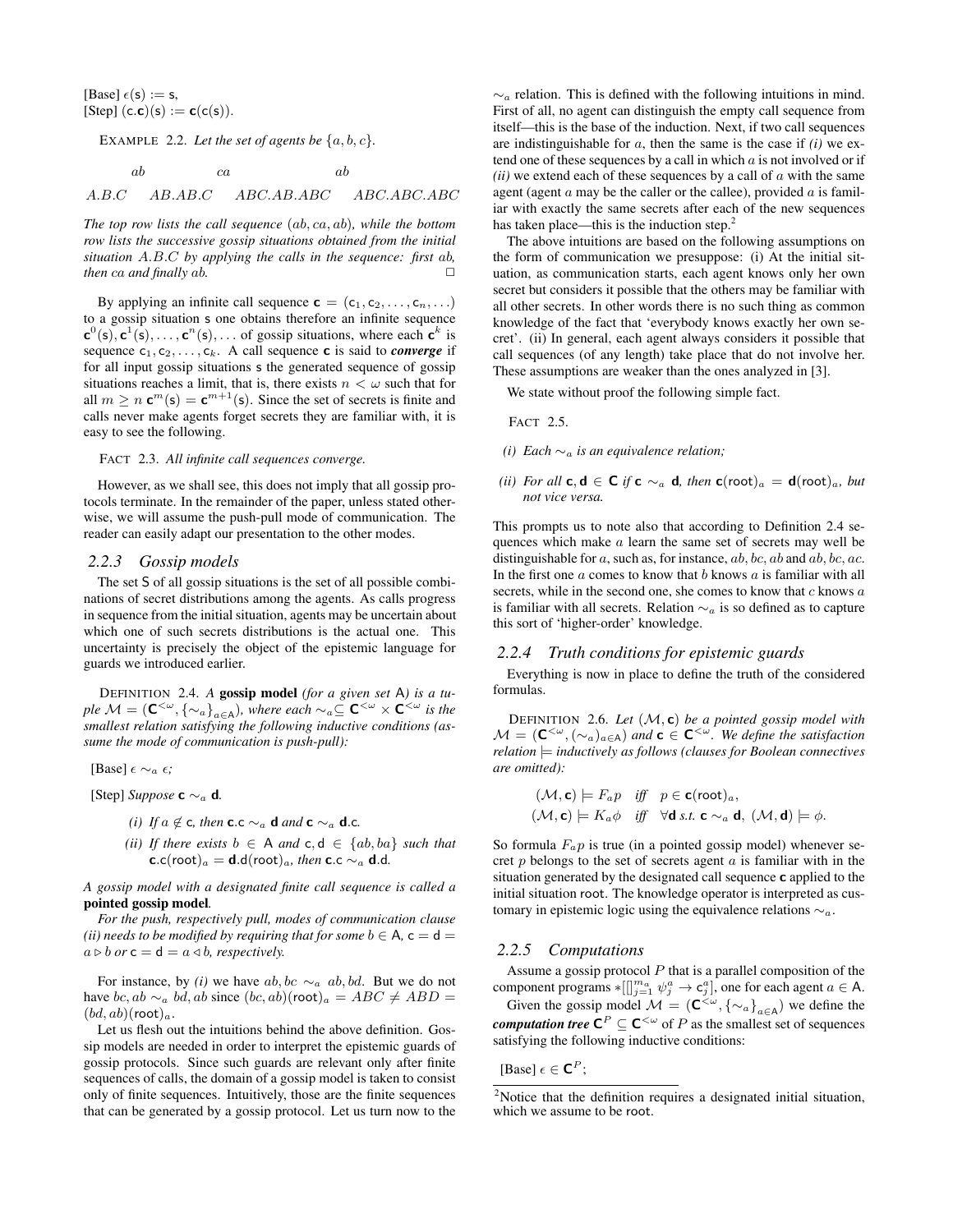[Step] If  $c \in C^P$  and  $(\mathcal{M}, c) \models \psi_j^a$  then  $c.c_j^a \in C^P$ . In this case we say that a *transition* has taken place between **c** and  $\mathbf{c}.\mathbf{c}_j^a$ , in symbols,  $c \rightarrow c.c_j^a$ .

So  $\mathbf{C}^P$  is a (possibly infinite) set of finite call sequences that is iteratively obtained by performing a 'legal' call (according to protocol  $P$ ) from a 'legal' (according to protocol  $P$ ) call sequence.

A *path* in the computation tree of P is a (possibly infinite) sequence of elements of  $\mathbf{C}^P$ , denoted by  $\xi = (\mathbf{c}_0, \mathbf{c}_1, \dots, \mathbf{c}_n, \dots)$ , where  $\mathbf{c}_0 = \epsilon$  and each  $\mathbf{c}_{i+1} = \mathbf{c}_i$  c for some call c and  $i \geq 0$ . A *computation* of P is a maximal rooted path in the computation tree of  $P^3$ .

The above definition implies that a call sequence **c** is a leaf of the computation tree if and only if

$$
(\mathcal{M}, \mathbf{c}) \models \bigwedge_{a \in A} \bigwedge_{j=1}^{m_a} \neg \psi_j^a.
$$

We call the formula

$$
\bigwedge_{a\in\mathsf{A}}\bigwedge_{j=1}^{m_a}\neg\psi^a_j
$$

the *exit condition* of the gossip protocol P.

Obviously computation trees can be infinite, though they are always finitely branching. Further, note that this semantics for gossip protocols abstracts away from some implementation details of the calls. More specifically, we assume that the caller always succeeds in his call and does not require to synchronize with the called agent. In reality, the called agent might be busy, being engaged in another call. To take care of this one could modify each call by replacing it by a 'call protocol' that implements the actual call using some lower level primitives. We do not elaborate further on this topic.

Let us fix some more terminology. For  $c \in C^P$ , an agent a is *enabled* in **c** if  $(M, c) \models \bigvee_{j=1}^{m_a} \psi_j^a$  and is *disabled* otherwise. So an agent is enabled if it can perform a call. An agent a is *selected* in  $c$  if it is the caller in the call that for some  $c'$  determines the transition  $\mathbf{c} \to \mathbf{c}'$  in  $\xi$ . Finally, a computation  $\xi$  is called a *fair computation* if it is finite or each agent that is enabled in infinitely many sequences in  $\xi$  is selected in infinitely many sequences in  $\xi$ .

We note in passing that various alternative definitions of fairness are possible; we just focus on one of them. An interested reader may consult [2], where several fairness definitions (for instance one focusing on actions and not on agents) for distributed programs were considered and compared.

We conclude this section by observing the following. Our definition of computation tree for protocol  $P$  presupposes that guards  $\psi_j^a$  are interpreted over the gossip model  $\mathcal{M} = (\mathbf{C}^{<\omega}, {\{\sim_a\}}_{a\in\mathbf{A}}).$ This means that when evaluating guards, agents consider as possible call sequences that cannot be generated by  $P$ . In other words, agents do not know the protocol. To model common knowledge of the considered protocol in the gossip model one should take as the domain of the gossip model  $M$  the underlying computation tree. However, the computation tree is defined by means of the underlying gossip model. To handle such a circularity an appropriate fixpoint definition is needed. We leave this topic for future work.

# 2.3 Correctness

We are interested in proving the correctness of gossip protocols. Assume a gossip protocol  $P$  that is a parallel composition of the component programs  $*[[]_{j=1}^{m_a} \psi_j^a \to \mathbf{c}_j^a]$ .

We say that P is *partially correct*, in short *correct*, if in all situations sequences  $\bf{c}$  that are leaves of the computation tree of  $P$ , for each agent a

$$
(\mathcal{M}, \mathbf{c}) \models \bigwedge_{b \in \mathsf{A}} F_a B,
$$

i.e., if for all situations sequences c that are leaves of the computation tree of P, each agent is an expert in the gossip situation  $c(root)$ .

We say furthermore that P *terminates* if all its computations are finite and that P *fairly terminates* if all its fair computations are finite.

In the next section we provide examples showing that partial correctness and termination of the considered protocols can depend on the assumed mode of communication and on the number of agents. In what follows we study various gossip protocols and their correctness. We begin with the following obvious observation.

FACT 2.7. *For each protocol P the following implications* ( $\Rightarrow$ ) *hold, where*  $T_P(x)$  *stands for its termination and*  $FT_P(x)$  *for its fair termination in a communication mode* x*:*

$$
T_P(x) \Rightarrow FT_P(x).
$$

Protocol R3 given in Section 4 shows that none of these implications can be reversed. Moreover, it is not the case either that for each protocol P:

$$
T_P(\triangleright) \Rightarrow T_P(\text{push-pull}),
$$
  

$$
T_P(\triangleleft) \Rightarrow T_P(\text{push-pull}).
$$

EXAMPLE 2.8. Let  $A = \{a, b, c\}$  and define the following ex*pression:*

$$
\mathcal{A} \subset \mathcal{C} \quad := \quad \bigwedge_{I \in \{A, B, C\}} (F_a I \to F_c I) \land \bigvee_{I \in \{A, B, C\}} (F_c I \land \neg F_a I)
$$

*Expression*  $\mathcal{B} \subset \mathcal{C}$  *can be defined analogously. Note that we denote by I* the secret of agent *i*. Intuitively,  $A \subset C$  *means that agent*  $c$ *is familiar with all the secrets that agent* a *is familiar with, but not vice versa. So* c *is familiar with a superset of the secrets* a *is aware of. Further, let*  $Exp_j$  *stand for*  $\bigwedge_{I \in \{A,B,C\}} F_j I$ .

*Consider now the following component programs:*

- *for agent a:*  $*[K_a(\neg(A \subset \mathcal{C}) \land \neg Exp_a) \rightarrow a \triangleright c],$
- *for agent b:*  $*[K_b(\neg (\mathcal{B} \subset \mathcal{C}) \land \neg Exp_b) \rightarrow b \triangleright c].$
- *for agent*  $c: *[[]_{i \in \{a,b\}} K_c Exp_c \wedge \neg K_c Exp_i \rightarrow c \triangleright i].$

*First note that in our logic,*  $K_i(\phi_1 \wedge \phi_2)$  *is equivalent to*  $K_i\phi_1 \wedge$  $K_i \phi_2$ .

*This protocol is correct. Indeed, initially, it is not the case that* c *knows to be an expert, hence the guard of* c *is false. Likewise, the guards of* a *and* b *are true;* a *for instance knows that* c *is not familiar with more secrets than* a*, and that* a *is not familiar with all secrets. So initially both* a *or* b *are enabled. If the first call is granted to* a*, this agent will call* c*, yielding the situation* A.B.AC*. Note that now, the guard of* a *is false (from* a*'s perspective,* c *may now well be familiar with all secrets), the guard of* b *is true, and the guard of* c *is still false. So now only* b *is enabled, which yields the situation* A.B.ABC*. At this stage, only agent* c *is enabled and after he calls both* a *and* b *all guards become false.*

<sup>&</sup>lt;sup>3</sup>Note that while the sequences that are elements of the computation tree of a protocol are always finite (although possibly infinite in number), computations can be infinite sequences (of finite call sequences).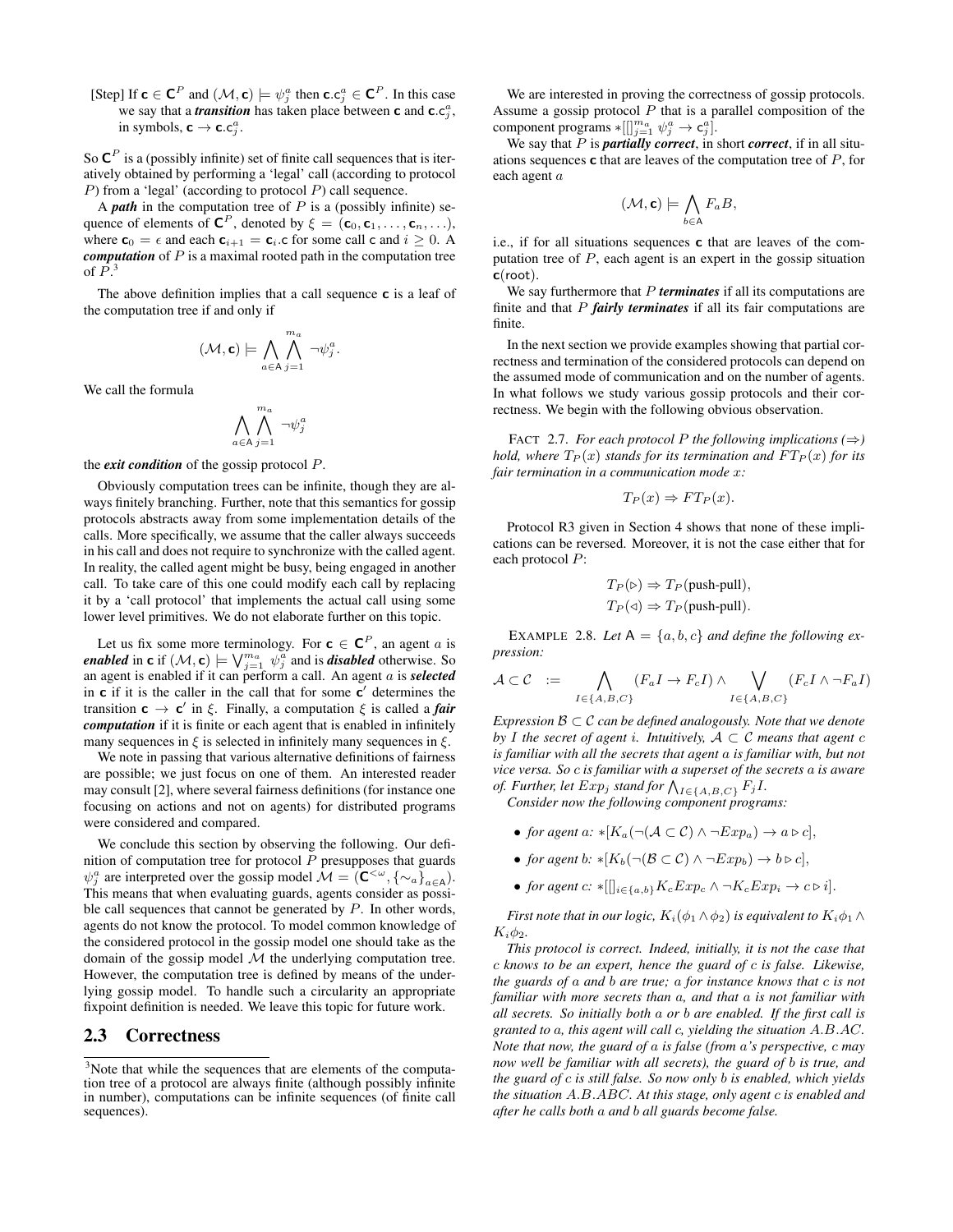*Moreover, this protocol terminates. Indeed, the only computations are the ones in which first the calls*  $a \triangleright c$  *and*  $b \triangleright c$  *take place, in any order, followed by the calls*  $c \triangleright a$  *and*  $c \triangleright b$ *, also performed in any order. However, if we use the push-pull mode instead of push, the call* ac *can be indefinitely repeated, so the protocol does not terminate.* □

# 3. TWO SYMMETRIC PROTOCOLS

In this section we consider protocols for the case when the agents form a complete graph. We study two protocols. We present them first for the communication mode push-pull. (Partial) correctness of the considered protocols does not depend on the assumed mode of communication.

# *Learn new secrets protocol (LNS).*

Consider the following program for agent i:

$$
*[[]_{j\in A}\neg F_iJ\to (i,j)].
$$

Informally, agent  $i$  calls agent  $j$  if  $i$  is not familiar with  $j$ 's secret. Note that the guards of this protocol do not use the epistemic operator  $K_i$ , but they are equivalent to the ones that do, as  $\neg F_i J$  is equivalent to  $K_i \neg F_i J$ .

This protocol was introduced in [3] and studied with respect to the push-pull mode, assuming asynchronous communication. As noted there this protocol is clearly correct. Also, it always terminates since after each call  $(i, j)$  the size of  $\{(i, j) \in A \times A \mid \neg F_i J\}$ decreases. The same argument shows termination if the communication mode is pull.

However, if the communication mode is push, the protocol may fail to terminate, even fairly. To see it fix an agent  $a$  and consider a sequence of calls in which each agent calls a. At the end of this sequence a becomes an expert but nobody is familiar with his secret. So any extension of this sequence is an infinite computation.

Let us consider now the possible call sequences generated by the computations of this protocol. Assume that there are  $n \geq 4$ agents. By the result mentioned in the introduction in each terminating computation at least  $2n - 4$  calls are made.

The LNS protocol can generate such shortest sequences (among others). Indeed, let A =  $\{a, b, c, d, i_1, \ldots, i_{n-4}\}$  be the set of agents. Then the following sequence of  $2n - 4$  calls

$$
(a, i_1), (a, i_2), \ldots, (a, i_{n-4}),(a, b), (c, d), (a, c), (b, d),(i_1, b), (i_2, b), \ldots, (i_{n-4}, b)
$$
\n(1)

corresponds to a terminating computation.

The guards used in this protocol entail that after a call  $(i, j)$  neither the call  $(j, i)$  nor another call  $(i, j)$  can take place, that is between each pair of agents at most one call can take place. Consequently, the longest possible sequence contains at most  $\frac{n(n-1)}{2}$ calls. Such a worst case can be generated by means of the following sequence of calls:

$$
[2], [3], [4], \ldots, [n],
$$

where for a natural number k, [k] stands for the sequence  $(1, k)$ ,  $(2, k), \ldots, (k - 1, k)^{4}$ 

## *Hear my secret protocol (HMS).*

Next, we consider a protocol with the following program for agent i:

$$
*[[]_{j\in A}\neg K_iF_jI\to (i,j)].
$$

Informally, agent  $i$  calls agent  $j$  if he (agent  $i$ ) does not know whether  $j$  is familiar with his secret. To prove correctness of this protocol it suffices to note that its exit condition

$$
\bigwedge_{i,j\in A} K_i F_j I
$$

implies  $\bigwedge_{i,j\in A} F_j I$ . To prove termination it suffices to note that after each call  $(i, j)$  the size of the set  $\{(i, j) | \neg K_i F_j I\}$  decreases.

If the communication mode is push, then the termination argument remains valid, since after the call  $i \triangleright j$  agent j still learns all the secrets agent  $i$  is familiar with.

However, if the communication mode is pull, then the protocol may fail to terminate, even fairly. To see it fix an agent  $j$  and consider the calls  $i \triangleleft j$ , where i ranges over  $A \setminus \{j\}$ , arbitrarily ordered. Denote this sequence by c. Consider now an infinite sequence of calls resulting from repeating c indefinitely. It is straightforward to check that such a sequence corresponds to a possible computation. Indeed, in this sequence agent  $j$  never calls and hence never learns any new secret. So for each  $i \neq j$  the formula  $\neg K_iF_jI$  remains true and hence each agent  $i \neq j$  remains enabled. Moreover, after the calls from  $c$  took place agent  $j$  is not anymore enabled. Hence the resulting infinite computation is fair.

When there are  $n \geq 4$  agents, the extreme cases in terms of the lengths of possible call sequences are the same as in the case of the LNS protocol. Indeed, let A =  $\{a, b, c, d, i_1, \ldots, i_{n-4}\}$  be the set of agents. Then the sequence of (1) corresponds to a terminating computation. Further, this protocol can generate computations in which  $\frac{n(n-1)}{2}$  calls are made. The argument is the same as for the LNS protocol.

## 4. PROTOCOLS OVER DIRECTED RINGS

In this section we consider the case when the agents are arranged in a directed ring, where  $n \geq 3$ . For convenience we take the set of agents to be  $\{1, 2, \ldots, n\}$ . For  $i \in \{1, \ldots, n\}$ , let  $i \oplus 1$  and  $i \ominus 1$  denote respectively the successor and predecessor of agent i. That is, for  $i \in \{1, ..., n-1\}$ ,  $i \oplus 1 = i + 1$ ,  $n \oplus 1 = 1$ , for  $i \in \{2, ..., n\}, i \ominus 1 = i - 1$ , and  $1 \ominus 1 = n$ . For  $k > 1$  we define  $i \oplus k$  and  $i \ominus k$  by induction in the expected way. Again, when reasoning about the protocols we denote the secret of agent  $i \in \{1, \ldots, n\}$  by *I*. We consider four different protocols and study them with respect to their correctness and (fair) termination.

In this set up, a call sequence over a directed ring is a (possibly infinite) sequence of calls, all being of the same communication mode, and all involving an agent i and  $i \oplus 1$ . As before, we use c to denote such a call sequence and  $\mathbf{C}_{DR}$  to denote the set of all call sequences over a directed ring. In this section, unless stated otherwise, by a call sequence we mean a sequence over a directed ring. The set of all such finite call sequences is denoted  $\mathbf{C}_{DR}^{<\omega}$ . A gossip model for a directed ring is a tuple  $M_{DR} = (C_{DR}^{\lt \omega}, \{\sim_a\}_{a \in A}),$ where each  $\sim_a \subseteq \mathbf{C}_{DR}^{<\omega} \times \mathbf{C}_{DR}^{<\omega}$  is as in Definition 2.4. The truth definition is as before, and the notion of a *computation tree for directed rings*  $\mathbf{C}_{DR}^P \subseteq \mathbf{C}_{DR}^{<\omega}$  of a ring protocol  $P$  is analogous to the notion defined before. Note that by restricting the domain in  $M_{DR}$  to  $\mathbf{C}_{DR}^{\lt \omega}$ , the ring network—and hence who is the successor of whom—becomes common knowledge.

When presenting the protocols we use the fact that  $F_iJ$  is equivalent to  $K_iF_iJ$ .

*Ring protocol R1.*

<sup>&</sup>lt;sup>4</sup>Other longest sequences are obviously possible, for instance:  $12, 13, \ldots, 1n, 23, 24, \ldots, 2n, 34, 35, \ldots, 3n, \ldots, (n-1)n.$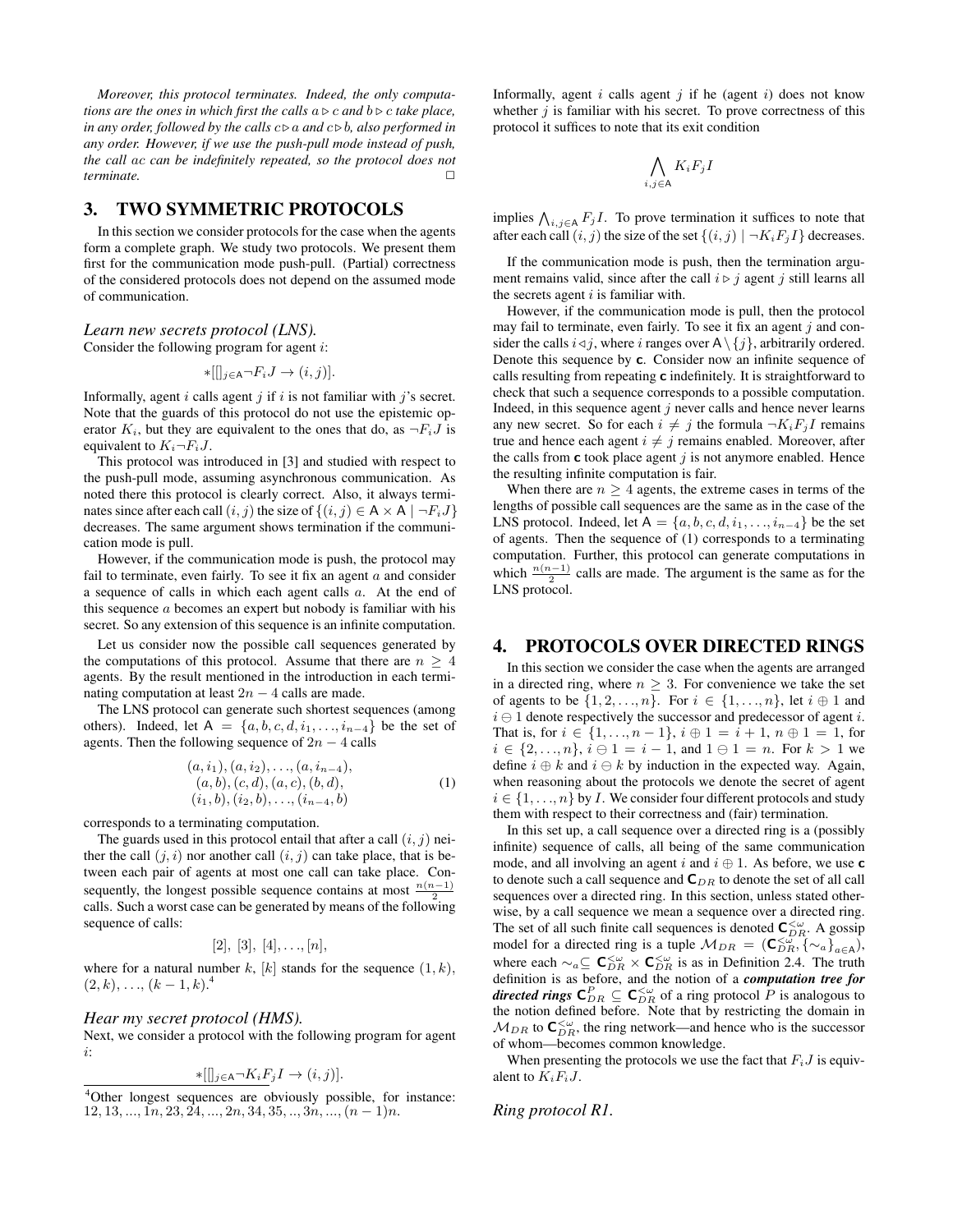Consider first a gossip protocol with the following program for i:

$$
*[\bigvee_{j=1}^{n}(F_{i}J\wedge K_{i}\neg F_{i\oplus 1}J)\rightarrow i\diamond i\oplus 1],
$$

where  $\diamond$  denotes the mode of communication, so  $\triangleright$ ,  $\triangleleft$  or push-pull.

Informally, agent i calls his successor, agent  $i \oplus 1$ , if i is familiar with some secret and he knows that his successor is not familiar with it.

PROPOSITION 4.1. Let  $\Diamond = \Diamond$ . Protocol R1 terminates and is *correct.*

Termination and correctness do not both hold for the other communication modes. Consider first the pull communication mode, i.e.,  $\diamondsuit = \triangleleft$ . Then the protocol does not always terminate. Indeed, each call  $i \triangleleft i \oplus 1$  can be repeated. Next, consider the push-pull communication mode. We show that then the protocol is not correct. Indeed, take

$$
\mathbf{c} = (1, 2), (2, 3), \dots, (n - 1, n).
$$

We claim that after the sequence of calls  $c$  the exit condition of the protocol is true. To this end we consider each agent in turn.

After **c** each agent *i*, where  $i \neq n$  is familiar the secrets of the agents  $1, 2, \ldots, i+1$ . Moreover, because of the call  $(i, i+1)$  agent i knows that agent  $i + 1$  is familiar with these secrets. So the exit condition of agent  $i$  is true.

To deal with agent *n* note that **c**  $\sim_n$  **c**. $(n-2, n-1)$ . $(n-1)$  $3, n - 2)$ ... . $(2, 3)$ . $(1, 2)$ . After the latter call sequence agent 1 becomes an expert. So after  $c$  agent  $n$  cannot know that agent 1 is not familiar with some secret. Consequently, after c the exit condition of agent  $n$  is true, as well. However, after  $c$  agent 1 is not an expert, so the protocol is indeed not correct.

In what follows we initially present the protocols assuming the push-pull mode of communication.

#### *Ring protocol R2.*

Consider now a gossip protocol with the following program for agent i:

$$
*[\neg K_i F_{i \oplus 1} I \ominus 1 \to (i, i \oplus 1)],
$$

where (recall)  $I \ominus 1$  denotes the secret of agent  $i \ominus 1$ . Informally, agent i calls his successor, agent  $i \oplus 1$ , if i does not know that his successor is familiar with the secret of i's predecessor, i.e., agent  $i \ominus 1$ .

**PROPOSITION** 4.2. If 
$$
|A| \in \{3, 4\}
$$
 then protocol R2 is correct.

However, this protocol is not correct for five or more agents. To see it consider the sequence of calls

$$
(1,2), (2,3), \ldots, (n-1,n), (n,1), (1,2)
$$

where  $n \geq 5$ . After it the exit condition of the protocol is true. However, agent 3 is not familiar with the secret of agent 5.

Note that the same argument shows that the protocol in which we use  $\neg K_iF_{i\oplus 1}I \lor \neg K_iF_{i\oplus 1}I \ominus 1$  instead of  $\neg K_iF_{i\oplus 1}I \ominus 1$  is incorrect, as well.

Moreover, this protocol does not always terminate. Indeed, one possible computation consists of an agent  $i$  repeatedly calling his successor  $i \oplus 1$ .

| Protocol       |     | FT. |     | $T$ for $\triangleright$ FT for $\triangleright$ T for $\triangleleft$ FT for $\triangleleft$ |     |     |
|----------------|-----|-----|-----|-----------------------------------------------------------------------------------------------|-----|-----|
| <b>LNS</b>     | yes | ves | no  | no                                                                                            | yes | yes |
| HMS            | yes | yes | yes | yes                                                                                           | no  | no  |
| R <sub>3</sub> | no  | ves | no  | yes                                                                                           | no  | yes |
| R4             | yes | ves | yes | yes                                                                                           | no  | yes |

#### Table 1: Summary of termination results.

#### *Ring protocol R3.*

Next, consider the following modification of protocol R2 in which we use the following program for agent  $i$ :

$$
*[(\neg \bigwedge_{j=1}^{n} F_{i}J) \vee \neg K_{i}F_{i\oplus 1}I \ominus 1 \rightarrow (i, i \oplus 1)].
$$

Informally, agent i calls his successor, agent  $i \oplus 1$ , if i is not familiar with all the secrets or  $i$  does not know that his successor is familiar with the secret of his predecessor, agent  $i \ominus 1$ .

 $\bigwedge_{i=1}^n \bigwedge_{j=1}^n F_i J$  is part of the exit condition. However, it does not This gossip protocol is obviously correct thanks to the fact that  $\frac{1}{2}$  always terminate for the same reason as the previous one.

On the other hand, the following holds.

PROPOSITION 4.3. *Protocol R3 fairly terminates.*

The same conclusions concerning non termination and fair termination can be drawn for the push and the pull modes of communication. Indeed, for push it suffices to consider the sequence of calls  $i \triangleright i \oplus 1$ ,  $i \oplus 1 \triangleright i \oplus 2$ , ...,  $i \ominus 1 \triangleright i$  after which agent  $i \ominus 1$ becomes disabled, and for pull the sequence of calls  $i \triangleleft i \oplus 1$ ,  $i \ominus$  $1 \le i, \ldots, i \oplus 2 \le i \oplus 3$  after which agent  $i \oplus 2$  becomes disabled.

#### *Ring protocol R4.*

Finally, we consider a protocol that is both correct and terminates for the push-pull mode. Consider the following program for  $i$ :

$$
*[\bigvee_{j=1}^{n} (F_i J \wedge \neg K_i F_{i \oplus 1} J) \rightarrow (i, i \oplus 1)].
$$

Informally, agent i calls his successor, agent  $i \oplus 1$ , if i is familiar with some secret and he does not know whether his successor is familiar with it. Note the similarity with protocol R1.

PROPOSITION 4.4. *Protocol R4 terminates and is correct.*

If the communication mode is push, then the termination argument remains valid, since after the call  $i\triangleright i\oplus 1$  agent  $i\oplus 1$  still learns all the secrets that agent  $i$  is familiar with and hence the above set  $\{(i, j) \mid \neg K_i F_{i \oplus 1} J\}$  decreases.

If the communication mode is pull, then the protocol may fail to terminate, because after the first call  $i \triangleleft i \oplus 1$  agent  $i \oplus 1$  does not learn the secret of agent i and consequently the call can be repeated. However, the situation changes when fairness is assumed.

PROPOSITION 4.5. *For the pull communication mode protocol R4 fairly terminates.*

Table 1 summarizes the termination properties of the protocols considered in the paper.

# 5. CONCLUSIONS

The aim of this paper was to introduce distributed gossip protocols, to set up a formal framework to reason about them, and to illustrate it by means of an analysis of selected protocols.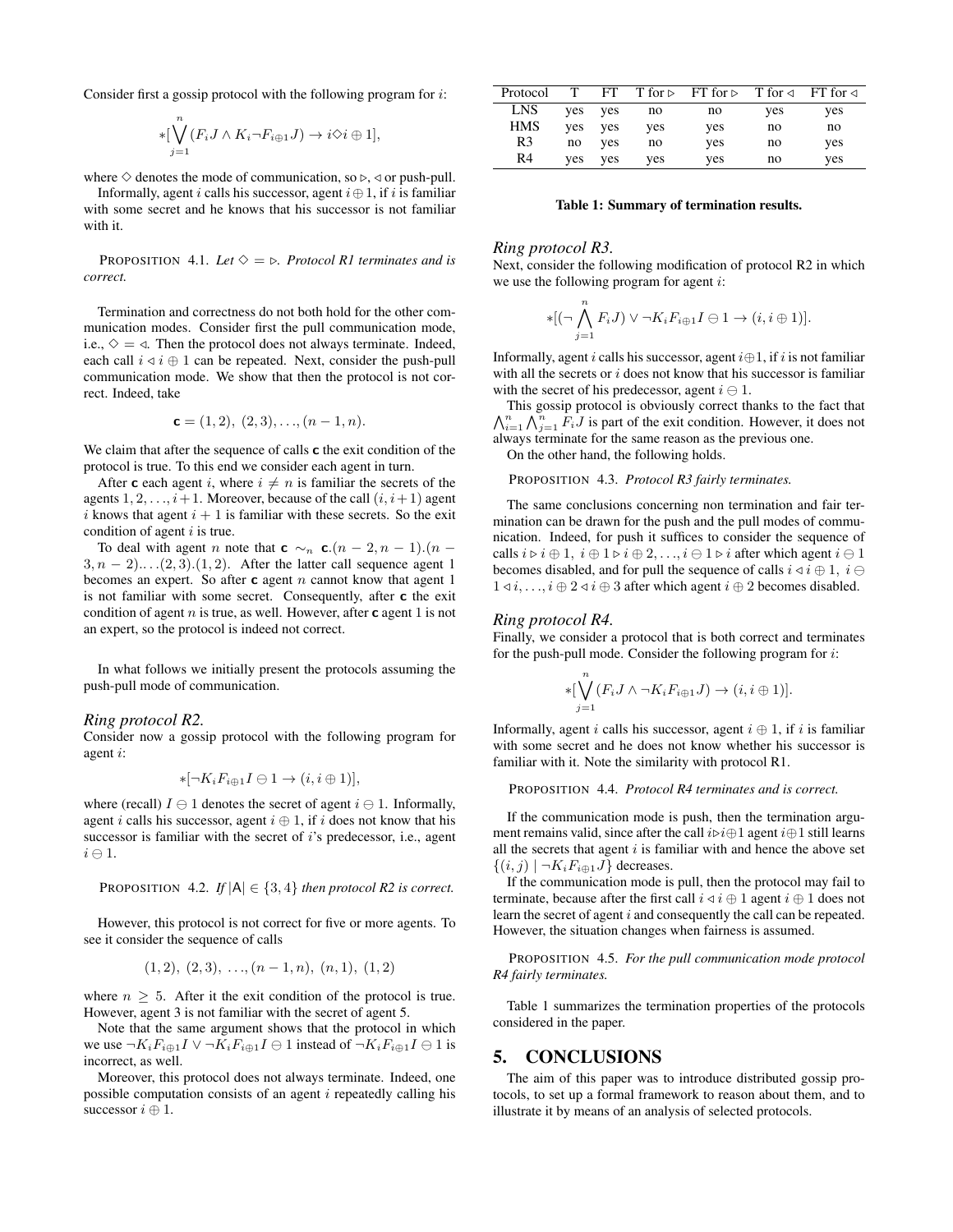Our results open up several avenues for further research. First, our correctness arguments were given in plain English with occasional references to epistemic tautologies, such as  $K_i \phi \rightarrow \phi$ , but it should be possible to formalize them in a customized epistemic logic. Such a logic should have a protocol independent component that would consist of the customary S5 axioms and a protocol dependent component that would provide axioms that depend on the mode of communication and the protocol in question. An example of such an axiom is the formula  $K_iF_{i\oplus 1}I \oplus 1 \rightarrow F_iI \oplus 1$  that we used when reasoning about protocol R2. To prove the validity of the latter axioms one would need to develop a proof system that allows us to compute the effect of the calls, much like the computation of the strongest postconditions in Hoare logics. Once such a logic is provided the next step will be to study formally its properties, including decidability. Then we could clarify whether the provided correctness proofs could be carried out automatically.

Second, generalizing further the ideas we introduced by considering directed rings, gossip protocols could be studied in interface with network theory (see [13] for a textbook presentation). Calls can be assumed to be constrained by a network, much like in the literature on 'centralized' gossip (cf. [10]) or even have probabilistic results (i.e., secrets are passed with given probabilities). More complex properties of gossip protocols could then be studied involving higher-order knowledge or forms of group knowledge among neighbors (e.g., "it is common knowledge among  $\alpha$  and her neighbors that they are all experts"), or their stochastic behavior (e.g., "at some point in the future all agents are experts with probability  $p$ ").

Third, it will be interesting to analyze the protocols for the types of calls considered in [3]. They presuppose some form of knowledge that a call took place (for instance that given a call between  $a$ and b each agent  $c \neq a$ , b noted the call but did not learn its content). Another option is to consider multicasting (calling several agents at the same time).

Finally, many assumptions of the current setup could be lifted. Different initial and final situations could be considered, for instance common knowledge of protocols could be assumed, or common knowledge of the familiarity of all agents with all the secrets upon termination could be required. Finally, to make the protocols more efficient passing of tokens could be allowed instead of just the transmission of secrets by means of calls.

## Acknowledgments

We would like to thank Hans van Ditmarsch and the referees for helpful comments and Rahim Ramezanian for useful comments about Example 2.8. This work resulted from a research visit by Krzysztof Apt to Davide Grossi and Wiebe van der Hoek, sponsored by the 2014 Visiting Fellowship Scheme of the Department of Computer Science of the University of Liverpool. The first author is also a Visiting Professor at the University of Warsaw. He was partially supported by the NCN grant nr 2014/13/B/ST6/01807.

## 6. REFERENCES

- [1] K. R. Apt, F. R. de Boer, and E. R. Olderog. *Verification of Sequential and Concurrent Programs*. Springer, 2009.
- [2] K. R. Apt, N. Francez, and S. Katz. Appraising fairness in distributed languages. *Distributed Computing*, 2(4):226–241, 1988.
- [3] M. Attamah, H. van Ditmarsch, D. Grossi, and W. Van der Hoek. Knowledge and gossip. In *Proceedings of ECAI'14*, pages 21–26. IOS Press, 2014.
- [4] B. Baker and R. Shostak. Gossips and telephones. *Discrete Mathematics*, 2:197–193, 1972.
- [5] R. Bumby. A problem with telephones. *SIAM Journal of Algorithms and Discrete Methods*, 2:13–18, 1981.
- [6] E. W. Dijkstra. Guarded commands, nondeterminacy and formal derivation of programs. *Communications of the ACM*, 18:453–457, 1975.
- [7] R. Fagin, J. Halpern, Y. Moses, and M. Vardi. Knowledge-based programs. *Distributed Computing*, 10:199–225, 1997.
- [8] R. Fagin, J. Y. Halpern, Y. Moses, and M. Y. Vardi. *Reasoning about knowledge*. The MIT Press, Cambridge, 1995.
- [9] A. Hajnal, E. C. Milner, and E. Szemeredi. A cure for the telephone disease. *Canadian Mathematical Bulletin*, 15:447–450, 1972.
- [10] S. M. Hedetniemi, S. T. Hedetniemi, and A. L. Liestman. A survey of gossiping and broadcasting in communication networks. *Networks*, 18(4):319–349, 1988.
- [11] C. A. R. Hoare. Communicating sequential processes. *Communications of the ACM*, 21:666–677, 1978.
- [12] INMOS Limited. *Occam Programming Manual*. Prentice-Hall International, 1984.
- [13] M. O. Jackson. *Social and Economic Networks.* Princeton University Press, 2008.
- [14] R. Kurki-Suonio. Towards programming with knowledge expressions. In *Proceedings of POPL'86*, pages 140–149, 1986.
- [15] J. Meyer and W. van der Hoek. *Epistemic Logic for AI and Computer Science*, volume 41 of *Cambridge Tracts in Theoretical Computer Science*. Cambridge University Press, 1995.
- [16] R. Parikh and R. Ramanujam. Distributed processing and the logic of knowledge. In *Logic of Programs*, LNCS 193, pages 256–268. Springer, 1985. Similar to *JoLLI* 12: 453–467, 2003.
- [17] A. Seress. Quick gossiping without duplicate transmissions. *Graphs and Combinatorics*, 2:363–383, 1986.
- [18] R. Tijdeman. On a telephone problem. *Nieuw Archief voor Wiskunde*, 3(XIX):188–192, 1971.

# APPENDIX

PROOF OF PROPOSITION 4.1.

Termination  $\overline{G}$  Given a call sequence **c** define the set

$$
Inf(\mathbf{c}) := \{ (i,j) \mid i,j \in \{1,\ldots,n\} \text{ and } (\mathcal{M}_{DR}, \mathbf{c}) \models F_i J \}.
$$

After each enabled call  $i \triangleright i \oplus 1$  in c, the set  $Inf(c)$  increases, which ensures termination since each set  $Inf(\cdot)$  has at most  $n^2$  elements. Correctness | Consider a leaf of the computation tree. Then the exit condition

$$
\bigwedge_{i=1}^{n} \bigwedge_{j=1}^{n} (\neg F_i J \lor \neg K_i \neg F_{i \oplus 1} J)
$$

is true. We proceed by induction to show that then each  $F_i J$  is true, where  $i, j \in \{1, ..., n\}$ , and where the pairs  $(i, j)$  are ordered as follows:

$$
(1, 1), (2, 1), \ldots, (n, 1),
$$
  

$$
(2, 2), (3, 2), \ldots, (1, 2),
$$
  

$$
\ldots,
$$
  

$$
(n, n), (1, n), \ldots, (n - 1, n).
$$